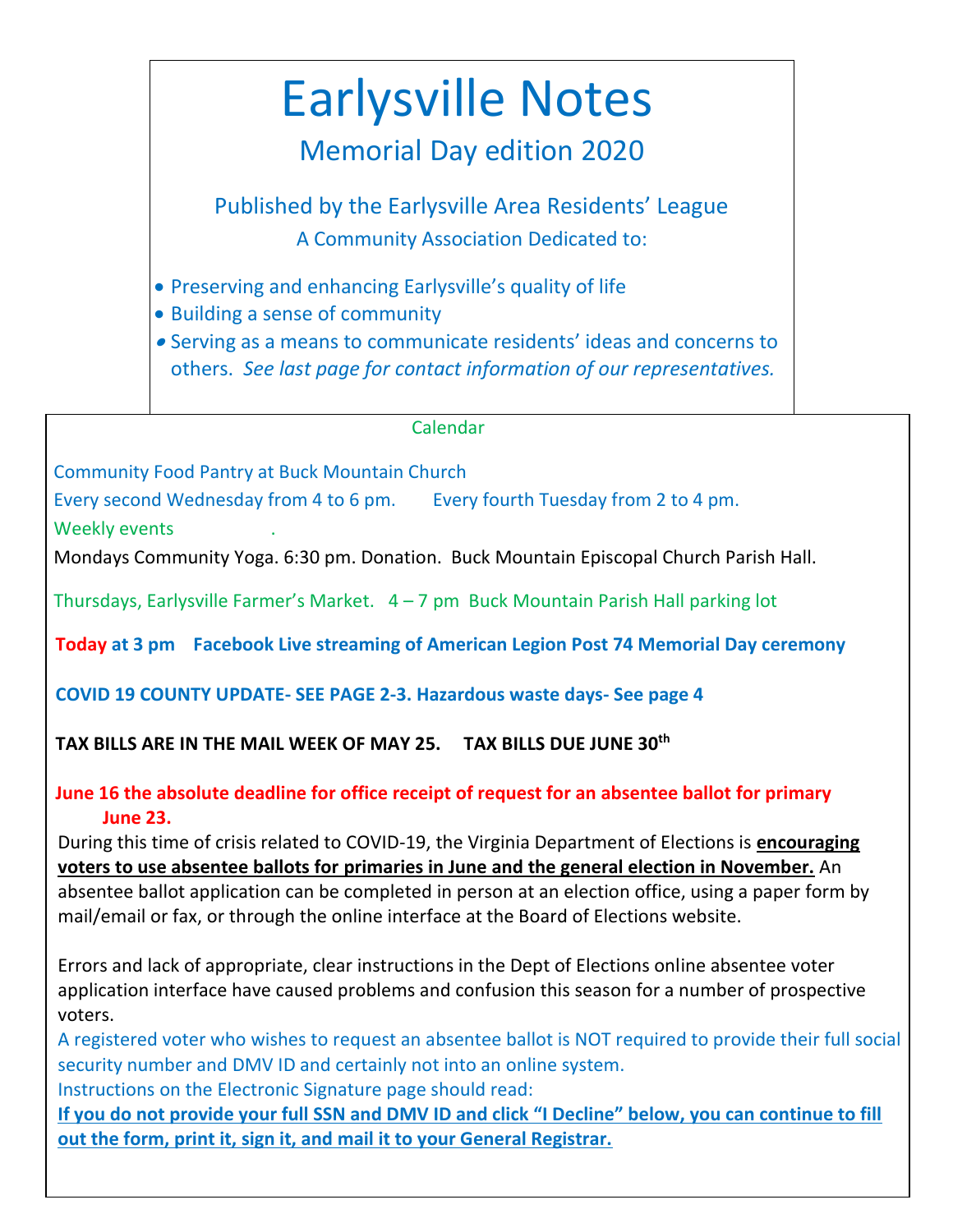### **COVID 19 County update**

### **Key Messages**

- We're in Phase 1 of reopening. Please familiarize yourself with the requirements for customers at various businesses that have re-opened – including barbershops, hair salons, and restaurants. If you don't have a cloth face covering, you should get one – many businesses now require it.
- Phase 1 is part of the "Safer at Home" plan from the Governor more businesses are open now, but you are still the safest when you are at home.
- Albemarle County is working hard with the Health Department and using state and federal guidance to keep our community safe.

### **Operational Updates**

- Parks
	- o **Swimming lake beaches are closed for the summer.** This is due to the logistics around staffing. Our parks are seasonal and rely on summer labor. With an uncertain date of when we could open, it's made recruitment difficult. At the same time, lifeguards need certifications, and those spring classes were all canceled due to COVID-19.
	- o **Tennis and basketball courts remain closed.** Phase 1 guidelines from Governor Northam require outdoor fitness activities to be in groups no larger than 10 and everyone has to maintain 10' of distance between them.
	- o **Our parks, trails, and boat launches remain open.** We encourage everyone to use our parks responsibly in order to allow us to continue to keep them open.
- County Office Buildings
	- $\circ$  The County Office Buildings remain closed to the public, with limited exceptions.
	- o Community Development is open Mondays, Wednesdays, and Fridays, and is also taking digital submissions each day.
	- o We're still working! Go online (Albemarle.org) or give us a call.
- We're here for the business community.
	- $\circ$  We're working with the Chamber of Commerce, the City, and the University on Project Rebound, working with our local businesses to brainstorm how our community as a whole can support businesses through this difficult time. Hundreds of community members have participated, and their work will wrap in the next few weeks.
	- o Albemarle and Charlottesville have partnered with the Community Investment Collaborative, on a microloan program for local businesses to support their re-startup costs. We've asked for a particular focus on rural businesses.
- We're here for the community.
	- $\circ$  If you have a need, reach out to us. There's so many community resources available, internally and through the generosity of others. Let us know how we can help.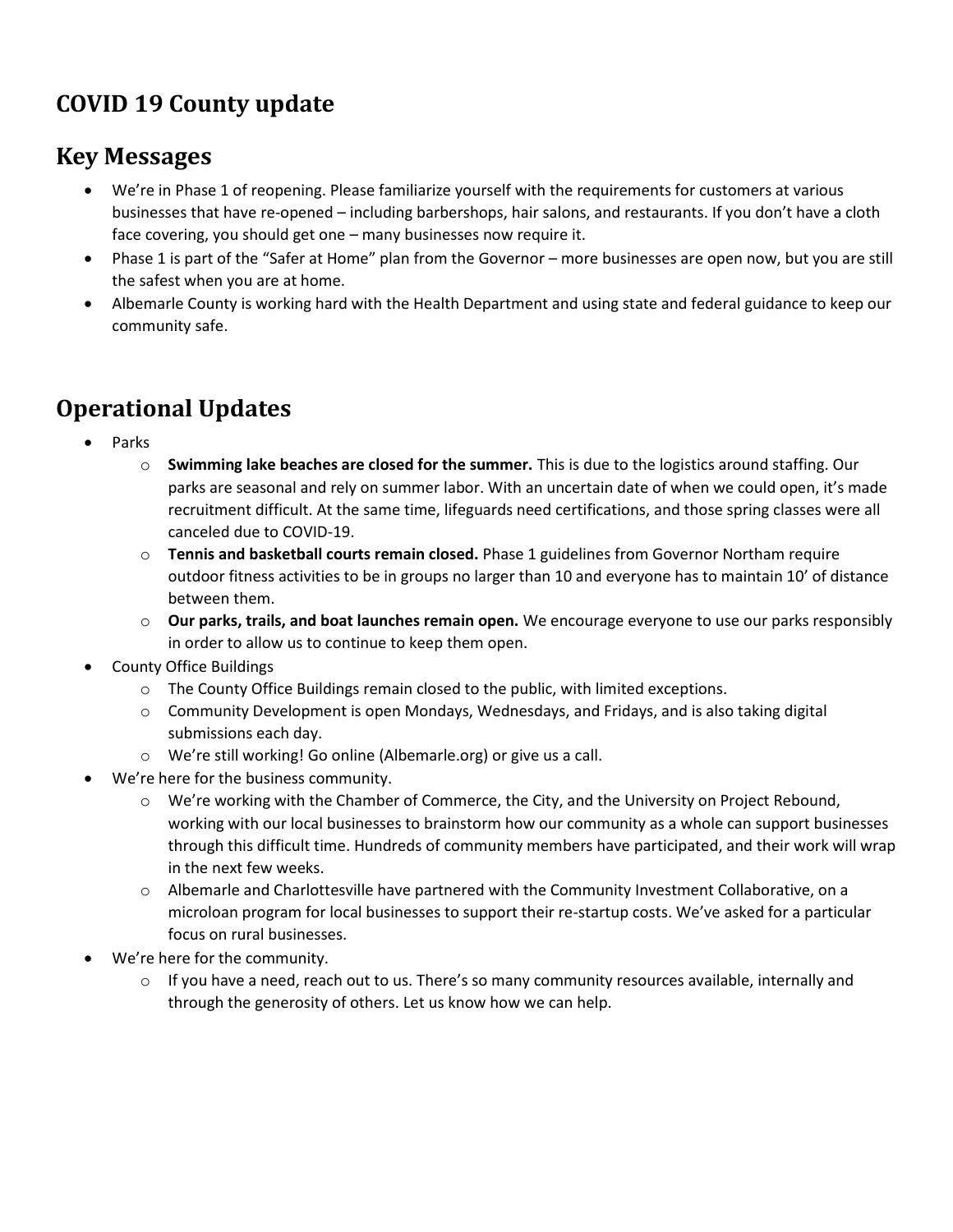### **What to Expect When You Call 911**

When you call for emergency services, do your best to answer questions as accurately as possible. Screening questions are for the safety of our patients and our crews. Be sure to call the correct line for the correct service needed - call your doctor or urgent care for mild symptoms and 434-977-9041 for non-emergencies.

When a crew responds, you will find some adjustments to procedures. Firefighters and EMT's may wear an increased level of personal protective equipment. Additionally, responders may ask for you to meet them at the door or outside.

Due to hospital restrictions on visitors, there is new criteria for family members riding with patients in ambulances. No additional passengers are allowed to ride in the ambulance. Exceptions include one visitor for:

- pediatric patients (<18)
- active labor.
- end of life.

As we are responding to COVID-19 in our community, it's important to know that we are still responding to incidents not related to the coronavirus. We urge the public to call 911 during all life-threatening emergencies. If you feel a persistent pain in your chest, are having difficulty breathing, feel sudden confusion or anxiety – **do not hesitate to call 911**.

### Electronic Waste Collection Day at Ivy [MUC](https://www.rivanna.org/ivy-material-utilization-center-muc/)

Saturday, June 13, 2020 – 9 am to 3 pm

#### *<Pre-registration opens at 8am on Monday, May 18, 2020>*

Saturday, October 10,  $2020 - 9$  am to 3 pm

For full details and registration, please visit: <https://www.rivanna.org/ewaste/>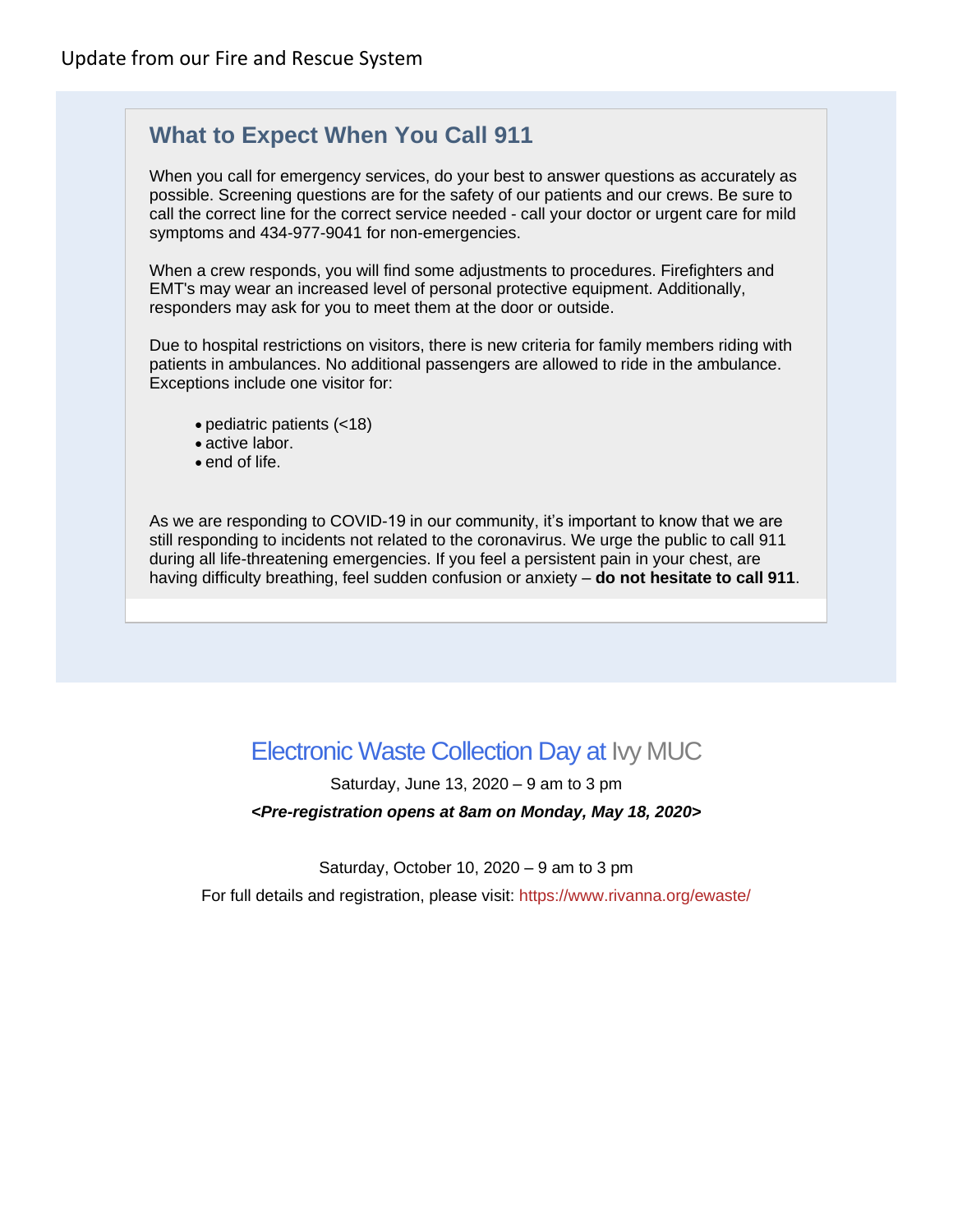## Household Hazardous Waste (HHW) and Bulky Waste Days

Residential Household Hazardous Waste (HHW) Days

Household Hazardous Waste Collection at the Ivy Materials Utilization Center will be held **9am-2pm** on:

- Spring 2020
- **Friday, July 10, 2020 HHW 9am-2pm**
- **Saturday, July 11, 2020 HHW 9am-2pm**
- Fall 2020
- **Friday, September 11, 2020 HHW 9am-2pm**
- **Saturday, September 12, 2020 HHW 9am-2pm**

HHW collections are free only to residents of Albemarle County, Charlottesville, and Scottsville, and available to

Nelson County residents who obtain a voucher from Nelson County government.

#### Commercial Hazardous Waste Collection

The next special commercial hazardous waste collection day at the Ivy Materials Utilization Center will be held on:

- **Thursday, July 9, 2020\***
- **Thursday, September 10, 2020\***

Qualifying businesses\* **must pre-register** with MXI Environmental by June 28th / September 3rd to obtain an appointment. To register, call or email: Scott Shaw at [scotts@mxiinc.com](mailto:scotts@mxiinc.com) or 540-818-4261.

There is a fee associated with disposal.

\*This event is only open to qualifying Albemarle County and City of Charlottesville Businesses and commercial establishments. Qualifications are defined by federal law to include businesses that (1) generate no more than 100 kilograms (220 pounds) hazardous waste in a month, (2) generate no more than 1 kilogram (2.2 pounds) acutely hazardous waste in a month, and (3) store not more than 1,000 kilograms (2,200 pounds) hazardous waste.

#### Bulky Waste Amnesty Days

The next special collection will be held at the Ivy Material Utilization Center on the following **Saturday dates from 8:30-4pm**:

| Amnesty Item                | <b>Collection Date</b> |
|-----------------------------|------------------------|
| <b>Tires</b>                | June 20, 2020          |
| <b>Furniture/Mattresses</b> | June 27, 2020          |
| <b>Appliances</b>           | July 18, 2020          |
|                             |                        |
| Amnesty Item                | <b>Collection Date</b> |
| <b>Furniture/Mattresses</b> | Sept. 19, 2020         |
| <b>Appliances</b>           | Sept. 26, 2020         |
| Tires                       | Oct. 3, 2020           |

Amnesty Days are free and available only to residents of Albemarle County, Charlottesville and Scottsville.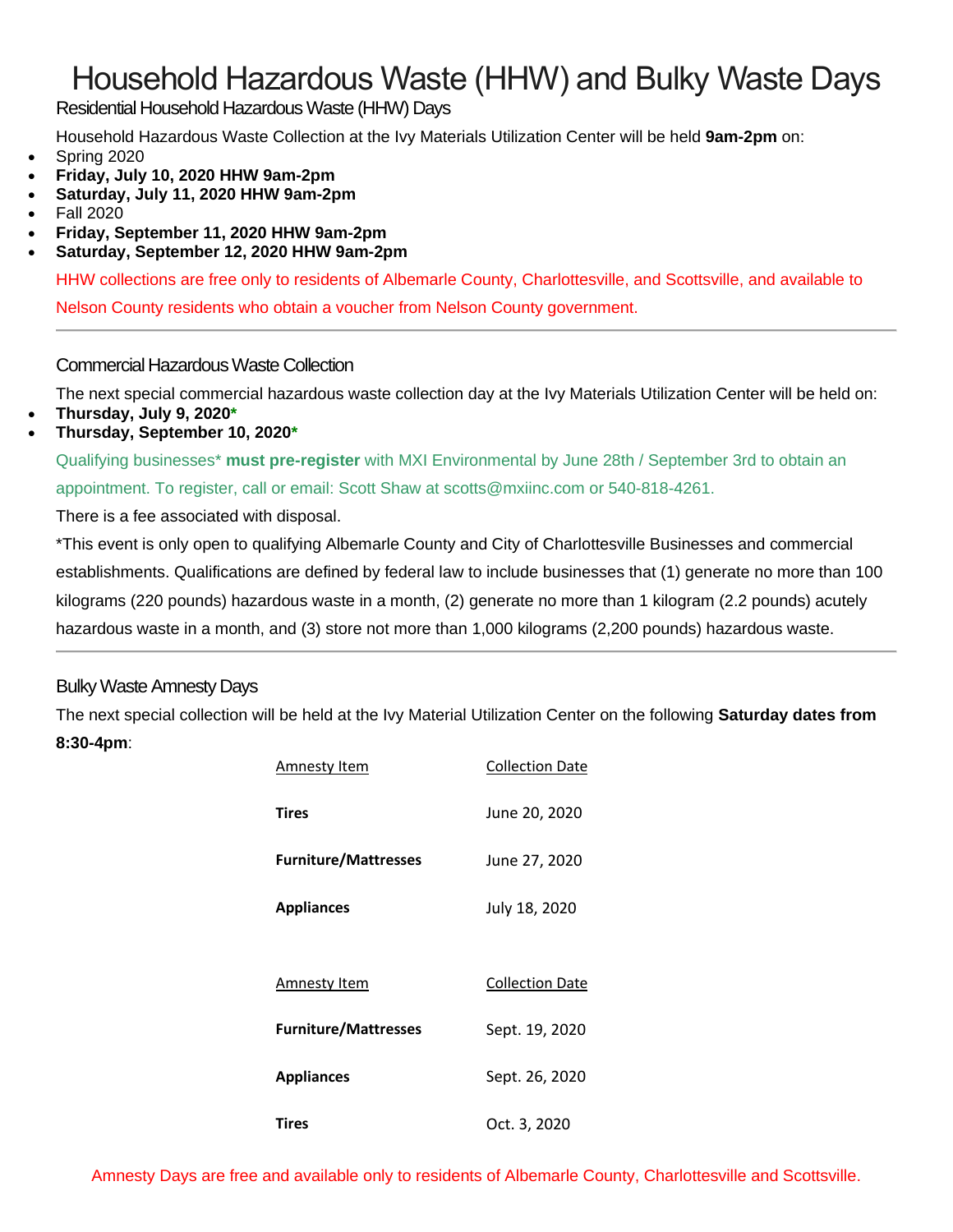Appliances include: refrigerators, freezers, washers, dryers, stoves, furnaces, water heaters, air conditioners,

dehumidifiers, heat pumps, microwaves.

No oversized tires will be accepted.

Normal tipping fees will be charged to residents for all non-amnesty items brought on these days. Also, please note the Ivy facility will accept all above items during normal operation. Contact RSWA (295-3306) regarding tipping fees for the above items.

If these times do not work for your schedule, we will host another round in the Spring of 2020. Directions to the Ivy MUC can be found [here.](https://www.rivanna.org/directions/)

#### Advertisers

If you would like to advertise in future issues of the EARL Notes, please send your jpeg or pdf of any images or narrative to EARL secretary at [ann.mallek@gmail.com.](mailto:ann.mallek@gmail.com) Please send your check for \$25 for one issue or \$80 for the year (4-5 issues), made out to the EARL. P O Bos 684 Earlysville VA 22936. Thank you for your support of our community organization.

#### **Special thanks to our past advertisers**

**Jody Forman Earlysville Animal Hospital The Earlysville Exchange Buck Mountain Episcopal Church Chestnut Grove Pre-School Currituck Farm Beef** 

**and Realtor Jim McVay, who has raised his community donation to \$15,000**

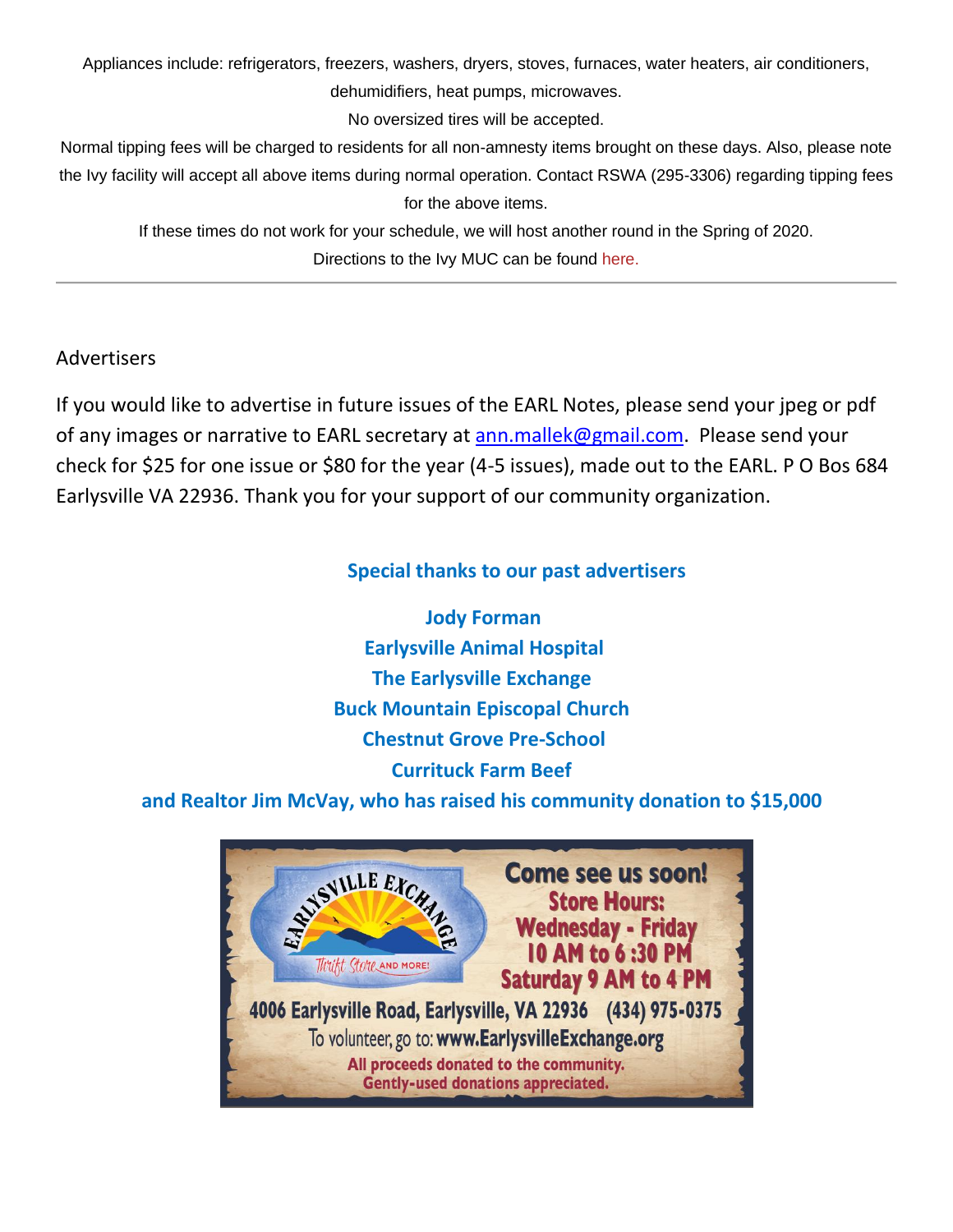

550 Buck Mountain Road, Earlysville, VA 22936 978-3819 Ext 2 www.chestnutgrovebaptist.org



### The Little Church with the **Big Heart!**

Buck Mountain Episcopal Church - minutes from Forest Lakes in Earlysville

10:30 a.m. Holy Eucharist Service 5:00 p.m. Celtic Service

Come join us!

www.buckmountainchurch.org (434)973-2054



#### Proudly Offering

- · Quality care for dogs, cats, pocket pets & exotics
- · Laser surgery & laser therapy
- · Feline boarding
- · Ultrasound, acupuncture & more
- Open M-F: 7:30a-6p / Sat: 7:30a-12p

New Clients Always Welcome!

505 St. Francis Ave., Earlysville, VA 22936 . (434) 973-9699. EarlysvilleAnimalHospital.com

### **Currituck Farm USDA Certified Grass Fed Beef**

Locally raised, available in now, 2020.

Beef for sale by the side, quarter or eighth. Get Steaks for the hamburg price. For details or to get on the list for delivery, contact Ann at

434-996-6159 or CTFBeef@gmail.com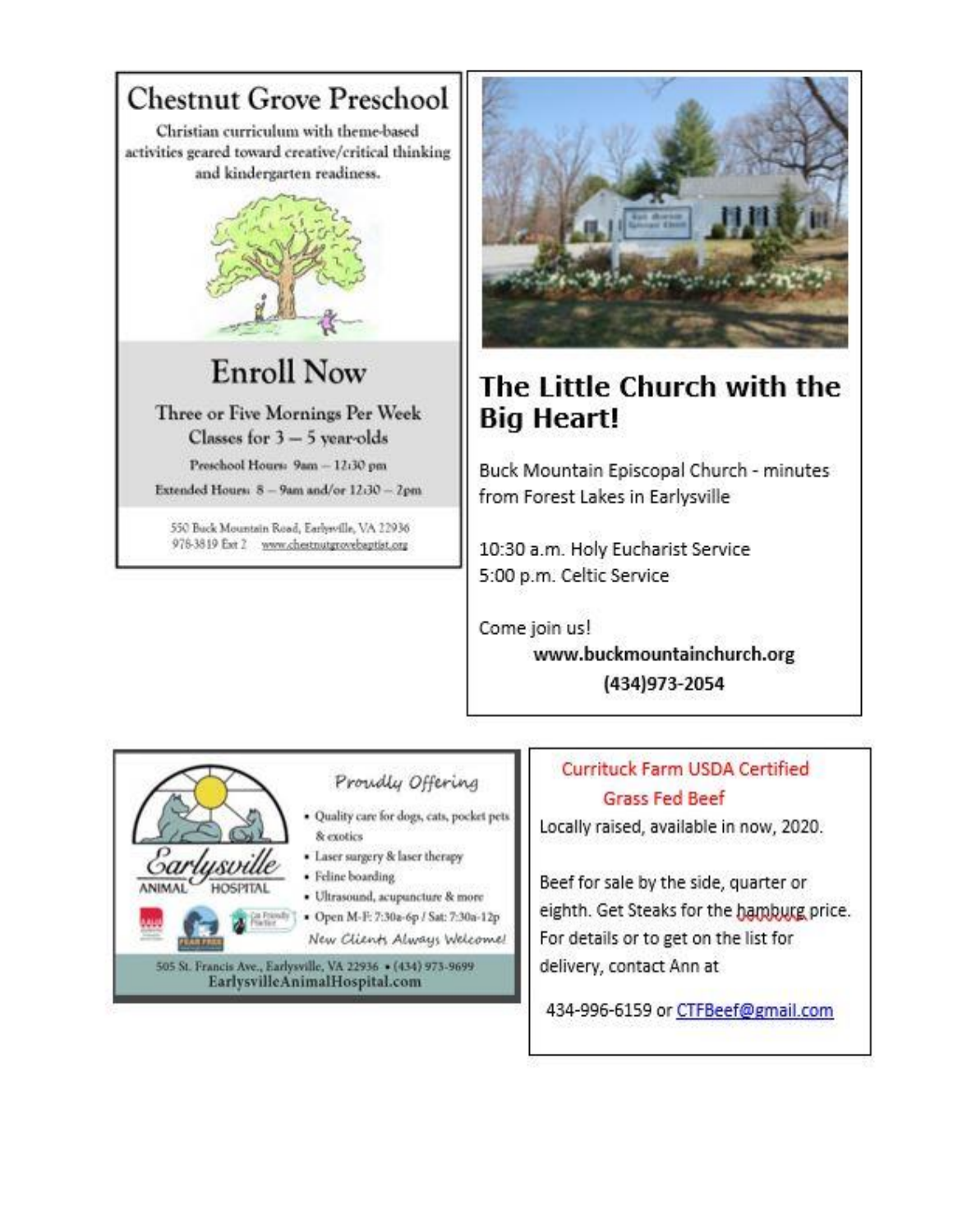

### To Date - \$15,000 for Broadus Wood **And the Fire Station**

That's what Jim McVay has donated as thanks to our neighbors who have used him for their real estate needs.

Every time someone uses Jim to buy or sell in the 22936 zip code, he will donate another \$1,000 to either Broadus Wood School or the Earlysville Fire Station.

Jim has been a full-time, local Realtor® for 36+ years and he lives in Earlysville. Call him and you'll receive professional, hardworking and friendly service that is effective! You and the community benefit! (434) 962-3420 or (434) 971-6712 jim@jimmcvay.com Roy Wheeler Realty Co.

### **Jody Forman**

**M.S.W., Dipl. Ac.** 

**Licensed Acupuncturist**



**The Charlottesville Healing Arts Center** 355 West Rio Rd Suite 206A **Charlottesville VA** 22901 434-975-0025